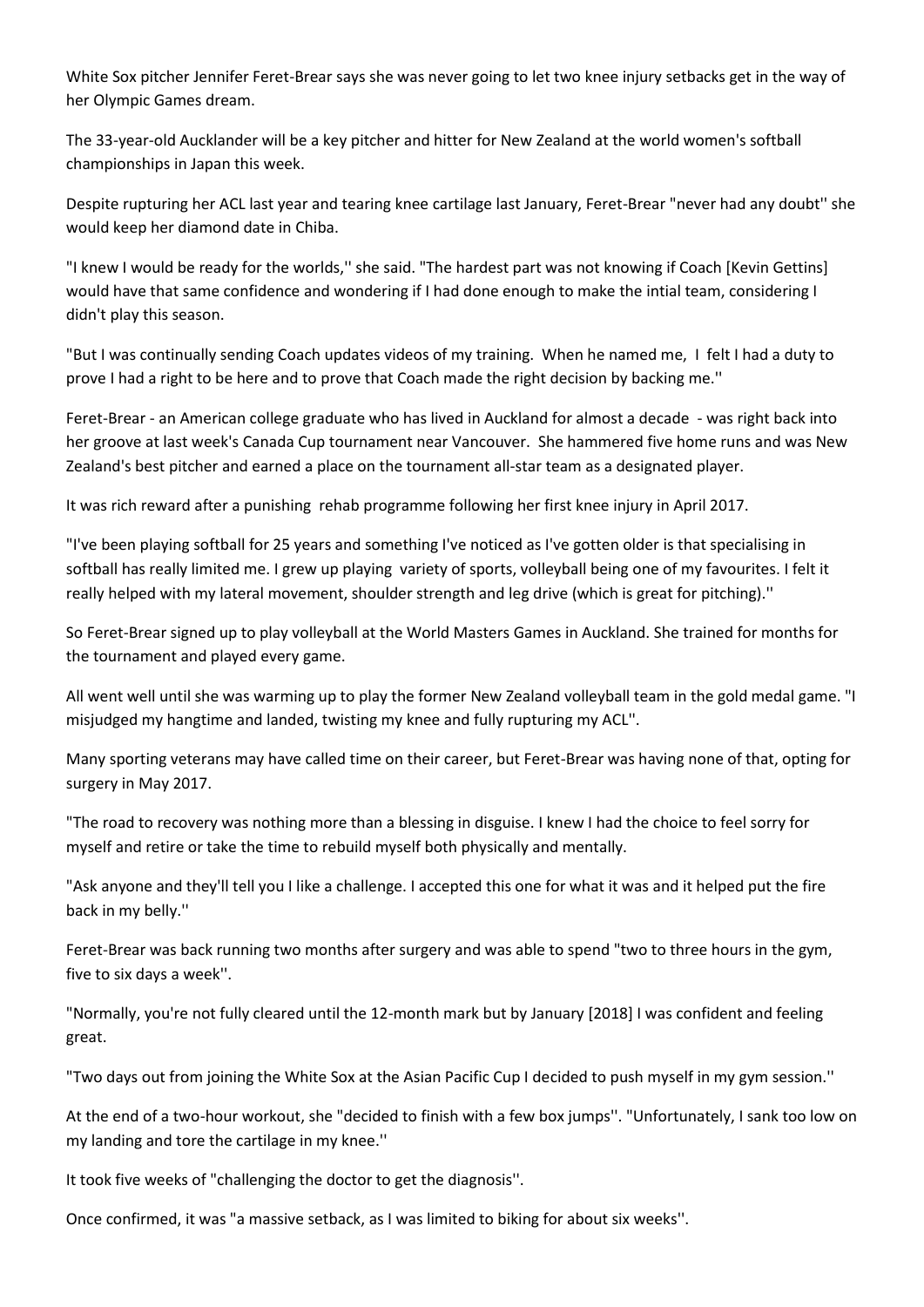"I still have two 'bony bodies' floating around in my knee. Somedays, it feels like razors inside my knee, other days it's fine.

"I didn't have time for surgery and three-month recovery so I'm just dealing with it for now.''

Feret-Brear said the injury made her seek "alternative training options'' and had "really added to my mental edge''.

"I have seen physiotherapists, chiropractors, a neurotherapist, personal trainer ... all out of my own pocket.

"I have invested countless time, money and energy into coming back better than ever.

"This was my opportunity to be the best I've ever been and the only way to get there was with positive vibes, focused effort and fire within.''

Softball is back on the Olympic programme for the 2020 Tokyo Games. Up to two teams from the world championships will qualify automatically for the Olympics with the remainder set to play off in a series of regional elimination tournament.

So, while the world championships were Feret-Brear's first focus the Olympics are also a major career goal.

"What high performance athlete hasn't dreamt of going to the Olympics? I've given my life to this sport and there is no higher level than the Olympics.

"Every times I watch the opening ceremony I imagine what it would be like to walk in knowing you are among the finest athletes in the world. Then I proceed to cry like a baby.''

On top of her rigid rehab schedule, Feret-Brear has also had to work hard on her pitching and batting as a genuine two-tool player. She is a key power hitter in the White Sox lineup whether she's on the mound or in the offensive lineup as a designated player (DP).

Asked if she saw herself as a frontline pitcher who hits or a hitter who pitches, she said: "I am whatever the teams needs me to be. I have the ability to do both and the dedication and commitment to train for both.''

Finding somewhere "dry'' to train in daylight hours during an Auckland winter was "a challenge'', she said. "Finding batters to face was hard. Sometimes it meant dirivng to the other side of Auckland in rush hour traffic from work in Manurewa to the cages on the North Shore took about one and a half hours.

"Having my loyal catcher Brian available was also vital. He is without a doubt the most important person in my training world. Without him, I'm throwing into a net. I've done it before, but he deserves a lot of credit for my success.''

Feret-Brear, an Ohio native, was a college softball standout at Mercyhurst College in Pennsylvania whre she is the programme's all-time leader in innings pitched, strikeouts, complete games and shutouts and is second all-time in home runs, fourth in RBIs (runs batted in) and fourth in total bases.

She says she has been both pitching and hitting for so long, "that it's nothing new''.

"The work goes on in the lead up. Before the game, you talk to your catchers and coaches about the game plan. All we need to do is check in between innings to make sure we are still following our plan.

"We might decide one pitch is working and I want to throw it more or we might talk aobut how we want to set up a specific batter or a a pitch.''

Then, there's the challenge of facing the opposition pitcher from the batter's box.